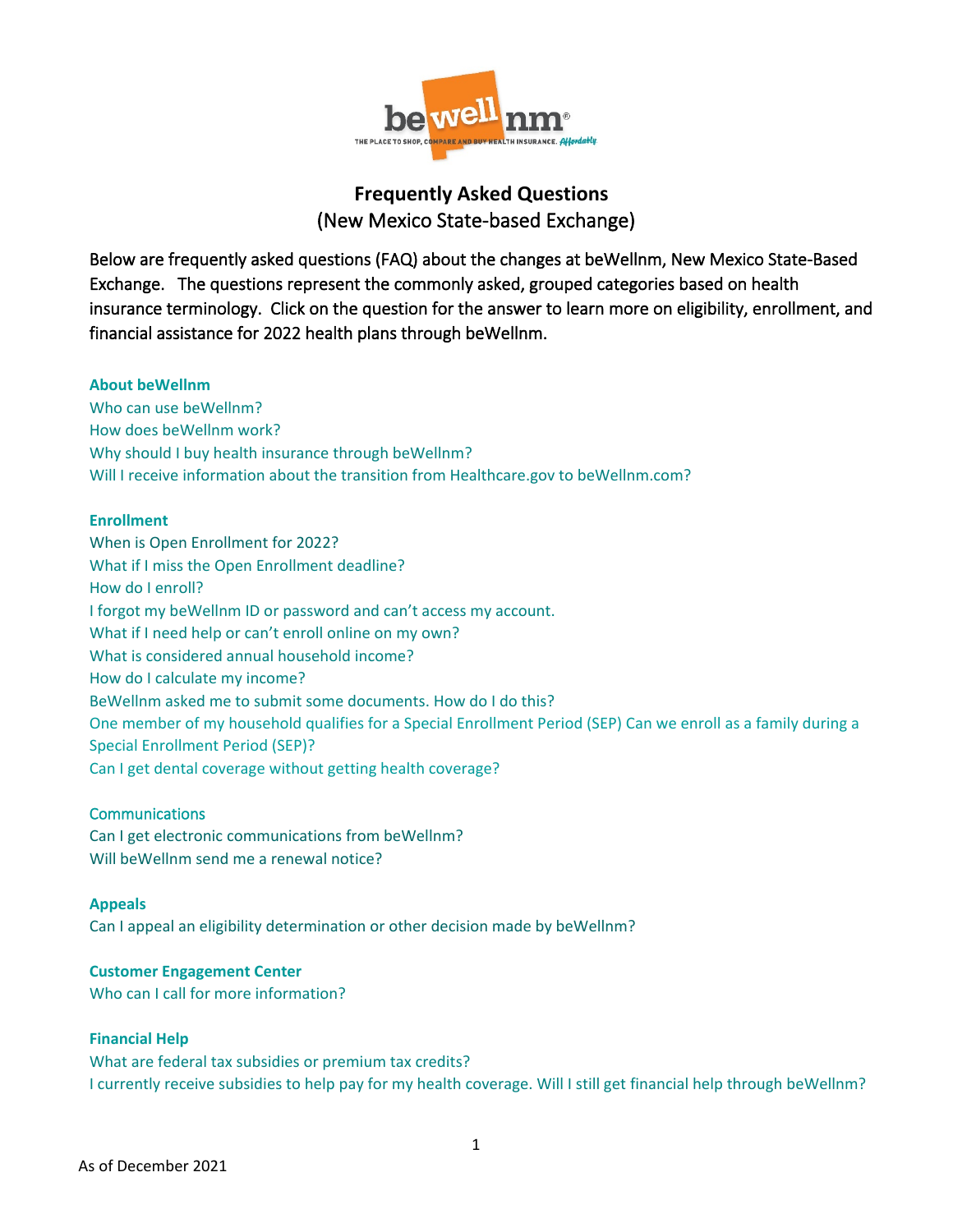#### **[Employer Coverage](#page-6-1)**

[What are the options for my family if my employer offers me coverage?](#page-6-2) [What if the employee self-only coverage is affordable, but family coverage is not? Can the rest of the family get](#page-6-3)  [financial assistance?](#page-6-3)

#### [Native American](#page-6-4)

[What are the special provisions under the Affordable Care Act for Native Americans?](#page-7-0) Why do I need health insurance coverage if I get services from the Indian Health Service (IHS), a tribal program, [or an urban Indian health program \(I/T/U\)?](#page-7-1) Will I need [my tribal documents when I apply for coverage?](#page-7-2)

#### **[Premium Billing](#page-8-0)**

[When will I receive my monthly billing statement?](#page-8-1) [How will I be billed if I have both health and dental coverage?](#page-8-2) [When are my premium payments due?](#page-8-3) [Where do I send my premium payments?](#page-8-4) [Will I have a grace period before my coverage is terminated for non-payment?](#page-8-5) [Do grace periods apply to my dental coverage?](#page-8-6) [Will I get a notice letting me know that my premium payment is late?](#page-8-7) [How are returned payments handled?](#page-8-8) [What happens if I overpay my premium?](#page-9-0) [Do I need to enter my banking information to set up recurring payments with NMHIX?](#page-9-1) [When is the recurring payment run](#page-9-2) date? Can I choose [the day my recurring payment amount will be withdrawn from my bank account?](#page-9-3) [Do I have to update my recurring payment information if I change plans when my coverage is renewed?](#page-9-4) [How do I change my billing address?](#page-10-0)

#### **[Short Term Plans](#page-10-1)**

[When should I consider short-term health insurance?](#page-10-2) [Does short-term health insurance provide coverage for pre-existing conditions?](#page-10-3) [Can I get a tax subsidy to help pay for my short-term health insurance plan?](#page-10-4)

#### **[Miscellaneous](#page-11-0)**

[Where can I get help with my 2021 coverage?](#page-11-1) [Can I voluntarily terminate my coverage?](#page-11-2) [What is health insurance?](#page-11-3) [Am I still required to have health insurance? Is there still a tax penalty?](#page-11-4) Will the 2018 *[California v. Texas](#page-11-5)* (*Texas v. Azar*) case affect my coverage? Can [agents and brokers help me enroll in a plan with a carrier for which they are not appointed?](#page-11-6) [If I enroll in a plan with a different carrier for 2022, may I continue with my current provider?](#page-11-7) [How do I transition my care for a chronic medical condition?](#page-11-8) [My doctor has prescribed a medication to help me manage my health condition. How do I make sure that I](#page-12-0)  [continue to receive this](#page-12-0) medication? [What do military veterans need to know?](#page-12-1)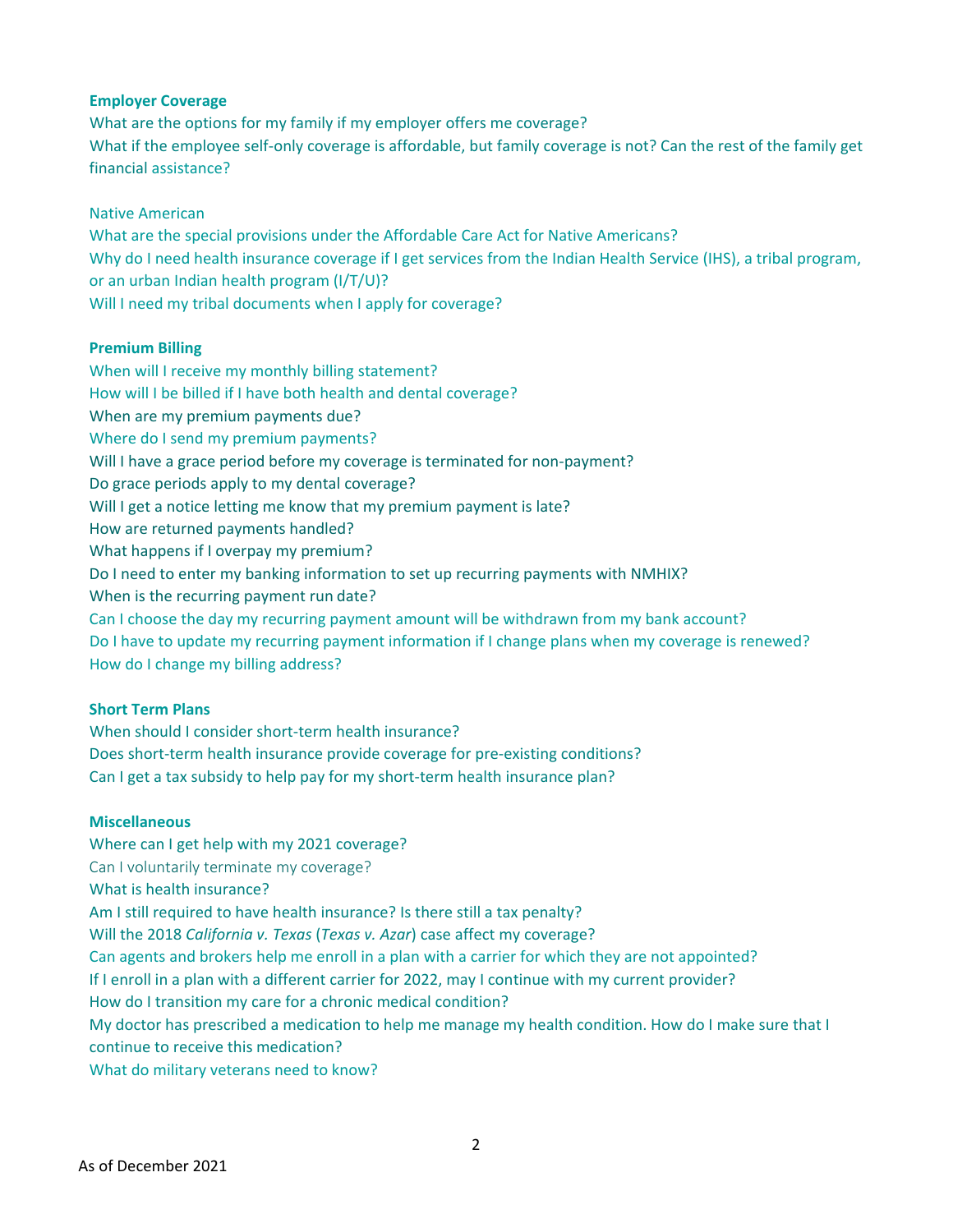# <span id="page-2-0"></span>About beWellnm

- $\triangleright$  BeWellnm is New Mexico's state-based health insurance marketplace where you can shop for, compare plans and enroll in coverage that fits your needs and your budget.
- $\triangleright$  It's also the only place you can apply for a premium tax credit and other subsidies to lower your monthly insurance payment. This financial help is available only to New Mexicans who buy health insurance through beWellnm.
- $\triangleright$  Beginning with plan year 2022, New Mexicans will no longer use Healthcare.gov to apply for and enroll in coverage. They will use beWellnm.com instead.

# <span id="page-2-1"></span>Who can use beWellnm?

 $\triangleright$  To be eligible to enroll in health coverage through beWellnm you must be lawfully present in the U.S., living in the State of New Mexico, and not incarcerated. Note: Filling out an application will not trigger any immigration investigation.

### <span id="page-2-2"></span>How does beWellnm work?

- Individuals and families can apply for and enroll in Marketplace health insurance online at beWellnm.com.
- $\triangleright$  BeWellnm offers a variety of plans from several private insurance companies. All plans have been certified and meet the "minimum essential coverage" requirement of the Affordable Care Act.
- $\triangleright$  Plan options and information are presented objectively, so you can shop, compare, and pick the plan that's right for your health needs and budget.
- $\triangleright$  Individuals and families can also apply for financial assistance programs like premium tax credits, health plans with reduced cost-sharing (known as cost-sharing reductions, or CSR), and Medicaid through beWellnm.
- Enrollment assistance from a certified agent, broker, or enrollment counselor is available. Assistance is always [free.](https://app.bigwavesystems.com/lp/9D1D5F0B-6607-4DB1-9DDD-F5843BE0DC7C)

# <span id="page-2-3"></span>Why should I buy health insurance through beWellnm?

- $\triangleright$  All health plans available through beWellnm are qualified health plans (QHPs). This means that each plan has been certified by beWellnm, provides essential health benefits, follows established limits on cost-sharing (like deductibles, copayments, and out-of-pocket maximum amounts), and meets other requirements under the Affordable Care Act. All qualified health plans meet the Affordable Care Act requirement for having health coverage, known as "minimum essential coverage."
- $\triangleright$  BeWellnm is the only place where New Mexicans can get financial help like premium tax credits and cost-sharing reductions.

# <span id="page-2-4"></span>Will I receive information about the transition from Healthcare.gov to beWellnm.com?

 $\triangleright$  If you were enrolled in Marketplace coverage for 2021 through Healthcare.gov, you should have received a letter from the Federal Marketplace announcing the change. Your information has been transferred to beWellnm to facilitate your 2022 enrollment. You should also have received a notice from beWellnm with directions on how to set up your online account at beWellnm.com.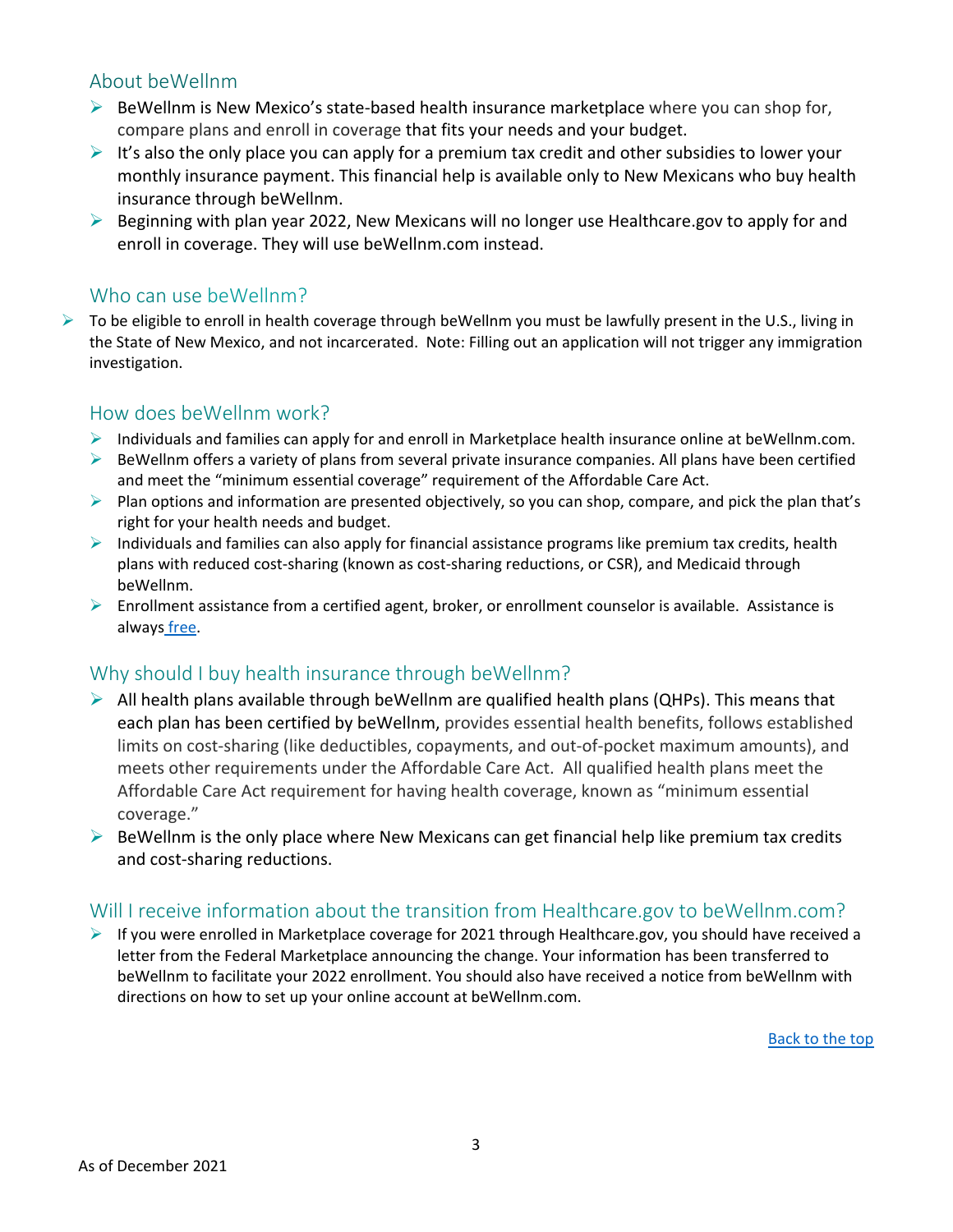# Enrollment

# <span id="page-3-1"></span><span id="page-3-0"></span>When is Open Enrollment for 2022?

 $\triangleright$  The Open Enrollment Period for 2022 coverage is November 1 through January 15. You must enroll in a plan by January 15 for your coverage to start on January 1. If you enroll between December 24 and January 15 you can elect to start coverage effective date of January 1 or February 1. You must make your premium payment not later than January  $31<sup>st</sup>$ . You will need to complete the ["2022 Coverage Start Date Adjustment Form"](https://www.bewellnm.com/wp-content/uploads/2021/12/2022-Coverage-Start-Date.pdf).

# <span id="page-3-2"></span>What if I miss the Open Enrollment deadline?

- $\triangleright$  Outside of Open Enrollment, you may apply for coverage through a Special Enrollment Period (SEP) if you experience a qualifying event. Examples of qualifying events include: loss of employer-based coverage, loss of other health coverage, getting married, having a baby, moving, or turning 26.
- $\triangleright$  Generally, the life event must be reported to beWellnm within 60 days of the event. Loss of minimum essential coverage can be reported 60 days prior to the event. BeWellnm may require documents proving that you qualify for the Special Enrollment Period.
- $\triangleright$  If you do not qualify for a Special Enrollment Period, you may have to wait until the next yearly Open Enrollment Period to apply for and enroll in [coverage.](https://nfpnewmexico.force.com/knowledgebase/s/article/Enrolling-in-Coverage)

### <span id="page-3-3"></span>How do I enroll?

 $\triangleright$  You can fill out an application and enroll online at beWellnm.com. You can also get help from a certified agent, broker, or enrollment counselor near you. Help is always [free.](https://app.bigwavesystems.com/lp/9D1D5F0B-6607-4DB1-9DDD-F5843BE0DC7C) Call our Customer Engagement Center at 1-833-862-3935 (TTY: 711) for more information.

#### <span id="page-3-4"></span>I forgot my beWellnm ID or password and can't access my account.

- If you forget your **beWellnm ID (username)**:
	- o Go to beWellnm.com and click on **Log In**.
	- o Click on the **Sign In** button.
	- o On the Sign In screen, click on **Forgot beWellnm ID**.
	- o Enter the email address associated with your beWellnm account, then click **Next**.
		- Or, click on "**Find my beWellnm ID with other information**"
	- $\circ$  You will receive an email from beWellnm. Follow the directions in your email to access your account.
- <span id="page-3-5"></span> If you forget your **password**:
	- o Go to beWellnm.com and click on **Log In**.
	- o Click on the **Sign In** button.
	- o On the Sign In screen, click on **Forgot Password**.
	- o Enter the email address associated with your beWellnm account, then click **Next**.
	- $\circ$  You will receive an email from beWellnm. Follow the directions in your email to access your account.
	- If you need assistance, contact our Customer Engagement Center at 1-833-862-3935 (TTY: 711)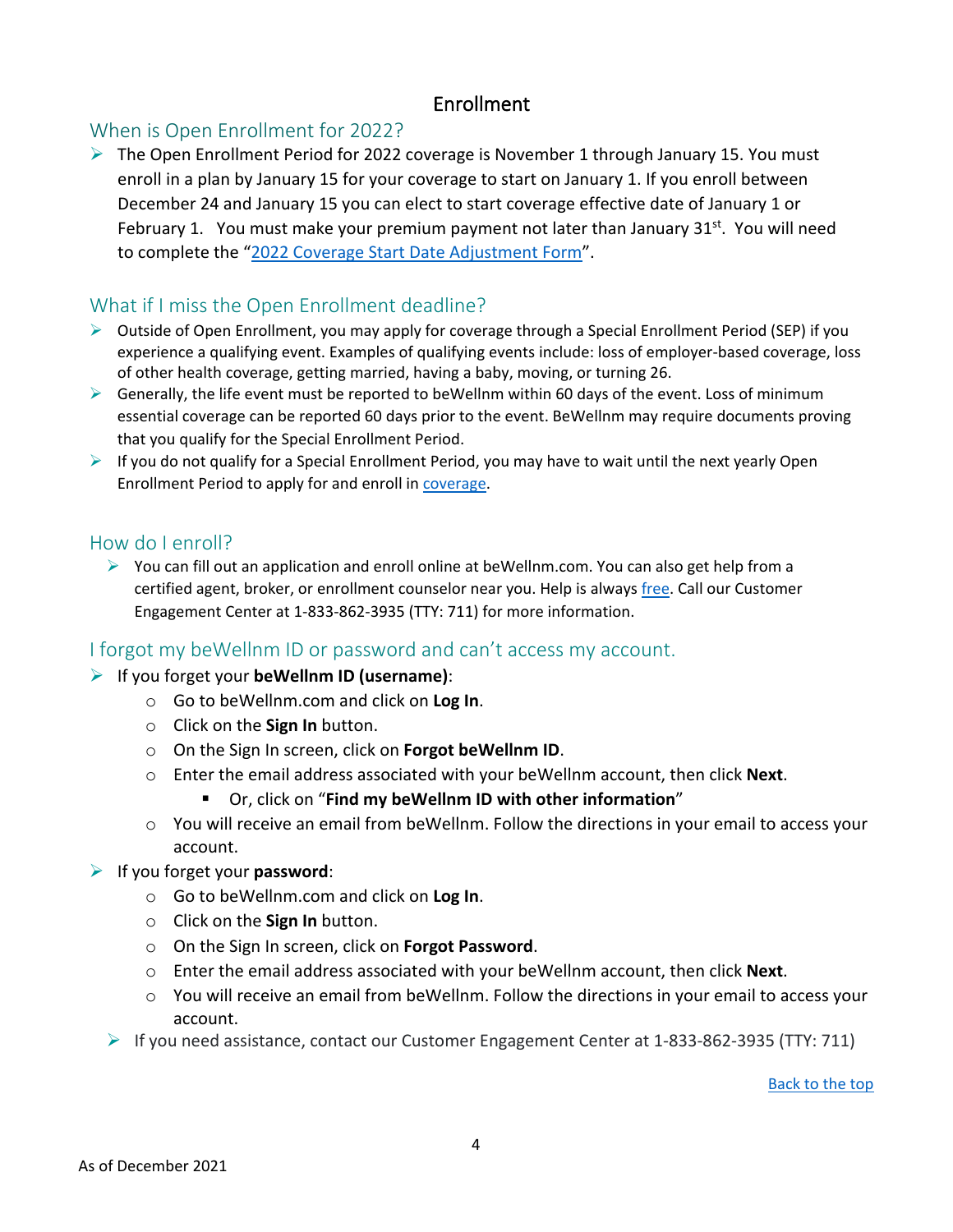# What if I need help or can't enroll online on my own?

 $\triangleright$  Click here to find a certified agent, broker, or enrollment counselor near you, or call our Customer Engagement Center at 1-833-862-3935 (TTY: 711) for more information. Help is always [free.](https://app.bigwavesystems.com/lp/9D1D5F0B-6607-4DB1-9DDD-F5843BE0DC7C)

# <span id="page-4-0"></span>What is considered annual household income?

 $\triangleright$  For most people, a household consists of the tax filer, their spouse if they have one, and their tax dependents, including those who don't need health coverage. BeWellnm counts the estimated income of all household members. Clic[k here](https://nfpnewmexico.force.com/knowledgebase/s/article/What-to-Include-as-Income) for more information on what to include as income.

### <span id="page-4-1"></span>How do I calculate my income?

- $\triangleright$  When you fill out a Marketplace application, you'll need to estimate what your household income is likely to be for the year. For most people, a household consists of the tax filer, their spouse if they have one, and their tax dependents, including those who don't need health coverage.
	- o Marketplace savings are based on your **expected household income for the year you want coverage, not last year's income.** You must make your best estimate so you qualify for the right amount of savings.
	- $\circ$  On the application, you will be asked about your current monthly income and then about your yearly income.
- $\triangleright$  BeWellnm uses an income number called modified adjusted gross income (MAGI) to determine eligibility for savings. It's not a line on your tax return.
- $\triangleright$  [Click](http://www.bewellnm.com/help/to-learn-more) [here](https://nfpnewmexico.force.com/knowledgebase/s/article/What-to-Include-as-Income) to learn more about how to estimate your income.

# <span id="page-4-2"></span>BeWellnm asked me to submit some documents. How do I do this?

- If we asked you to send us some documents (proofs) to confirm your identity or to verify the information you put on your application, you can send them in any of the following ways:
	- **▶ Online**. The fastest, easiest way to submit any required documents is to upload them to your account on beWellnm.com. Click [here](https://nfpnewmexico.force.com/knowledgebase/s/article/Submitting-Required-Documents) for more information.
	- **By mail**. Send copies (not originals) of the documents to beWellnm, PO Box 25247, Albuquerque, NM 87125. Note that documents sent by regular mail may take much longer to process, so don't wait until the last day of eligibility to mail in your documents. Send photocopies only. Documents will not be returned.
	- **By fax**. Fax your documents to 505-216-7776.
	- **In-person**. You can hand-deliver your documents to 7601 Jefferson St NE, Ste. 120, Albuquerque, NM 87109.
	- Please note that **we don't accept documents by email**.

# <span id="page-4-3"></span>One member of my household qualifies for a Special Enrollment Period (SEP)Can we enroll as a family during a Special Enrollment Period (SEP)?

<span id="page-4-4"></span> $\triangleright$  If one household member on the application is eligible for a Special Enrollment Period, all household members who apply for coverage on the same application are also eligible for the Special Enrollment Period.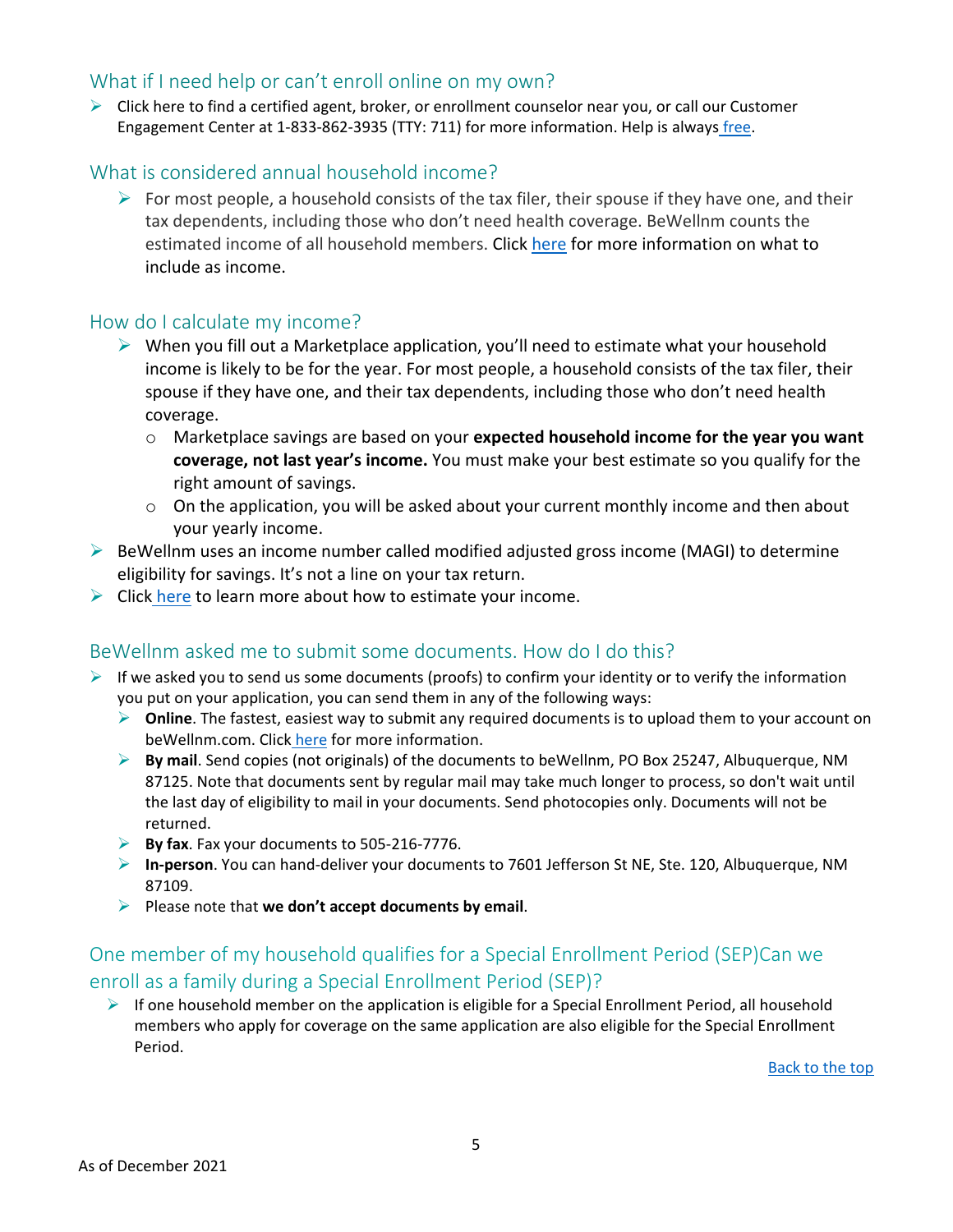# Can I get dental coverage without getting health coverage?

<span id="page-5-0"></span> $\triangleright$  Yes. You can buy a separate, stand-alone dental plan through beWellnm.

# Communications

## <span id="page-5-1"></span>Can I get electronic communications from beWellnm?

 $\triangleright$  Yes. When you apply for coverage, you will have the option to choose "paperless" (electronic) as your communication preference. Electronic delivery means that you will get a text or email (whichever you choose) notification letting you know that a notice is available in your Secure Inbox in your online account.

### <span id="page-5-2"></span>Will beWellnm send me a renewal notice?

 $\triangleright$  If you were enrolled in Marketplace coverage for 2021 through the Federal Marketplace (Healthcare.gov), beWellnm will send you a renewal notice with an invitation link. Use that link to set up your beWellnm account. If you do not get a letter or email from beWellnm by November 22, please contact our Customer Engagement Center at 1-833-862-3935 (TTY: 711) for assistance.

Important: Do not create a new account without using the link provided, as it may slow your ability to complete the enrollment process.

#### Appeals

#### <span id="page-5-4"></span><span id="page-5-3"></span>Can I appeal an eligibility determination or other decision made by beWellnm?

<span id="page-5-5"></span> $\triangleright$  If you are not happy with a decision by beWellnm, you may be able to file an appeal. Click here for more information on filing an [appeal.](https://nfpnewmexico.force.com/knowledgebase/s/article/Appeals)

# Customer Engagement Center

#### <span id="page-5-6"></span>Who can I call for more information?

 $\triangleright$  You can call our Customer Engagement Center at 1-833-862-3935 (TTY: 711) or visit us at beWellnm.com. The Customer Engagement Center has extended hours during Open Enrollment: Monday through Friday, 8:00 a.m. - 6:00 p.m. and Saturday, 9:00 a.m. - 2:00 p.m.

# Financial Help

#### <span id="page-5-8"></span><span id="page-5-7"></span>What are federal tax subsidies or premium tax credits?

- $\triangleright$  When you apply for coverage through beWellnm, you'll find out if you qualify for a premium tax credit that lowers your premium - the amount you pay each month for your insurance.
- $\triangleright$  Your tax credit amount is based on the income estimate and household information you put on your beWellnm application.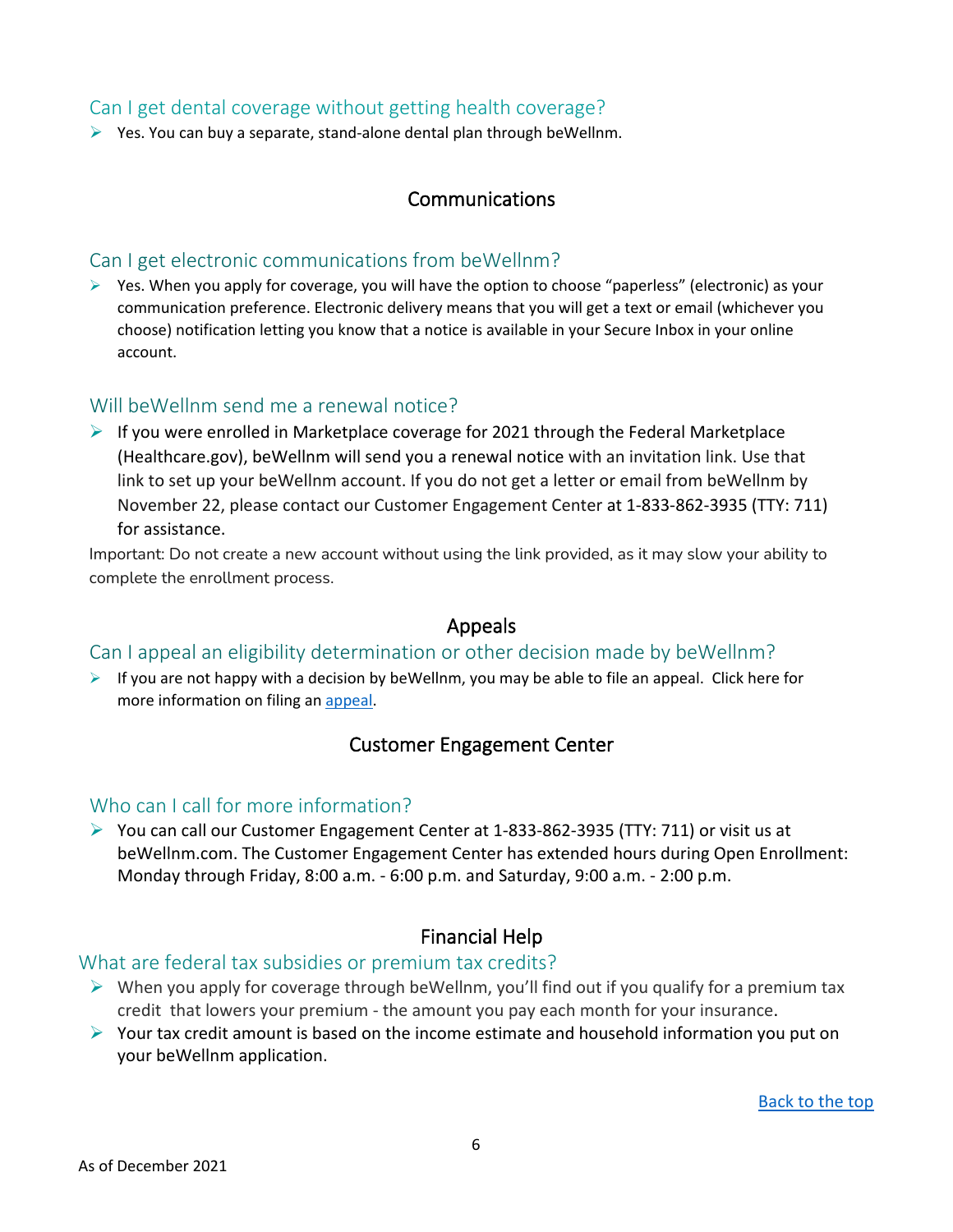- $\triangleright$  If you qualify for a premium tax credit, you can use any amount of the credit to lower your premium. This is called taking an advance payment of the premium tax credit (APTC).
	- $\circ$  If at the end of the year you've taken more premium tax credit in advance than you're due based on your final income, you'll have to pay back the excess when you file your federal tax return.
	- o If you've taken less than you qualify for, you'll get the difference back.

# <span id="page-6-0"></span>I currently receive subsidies to help pay for my health coverage. Will I still get financial help through beWellnm?

 $\triangleright$  Yes. You can qualify for subsidies, like tax credits and cost-sharing reductions, if you enroll in health coverage through beWellnm. Your tax credit amount is based on the income estimate and household information you put on your beWellnm application. You should review and update, if necessary, your income and other information for 2022 to continue receiving financial help.

# Employer Coverage

### <span id="page-6-2"></span><span id="page-6-1"></span>What are the options for my family if my employer offers me coverage?

- $\triangleright$  If you have job-based insurance and want to check out health insurance options through beWellnm, you can. However:
	- o **With Marketplace plans, you get no employer contribution**. With most job-based health insurance plans, your employer pays part of your monthly [premium.](https://www.healthcare.gov/glossary/premium) If you enroll in a Marketplace plan instead, the employer won't contribute to your premiums.
	- o **You probably won't qualify for savings.** If you have an offer of job-based insurance, the only way you'll qualify for savings on a Marketplace plan is if your employer's insurance offer doesn't meet minimum standards for affordability and coverage. Most job-based plans meet these standards.
- $\triangleright$  Click here for more information on job-based [coverage.](https://nfpnewmexico.force.com/knowledgebase/s/article/Employer-Coverage)

# <span id="page-6-3"></span>What if the employee self-only coverage is affordable, but family coverage is not? Can the rest of the family get financial [assistance?](https://nfpnewmexico.force.com/knowledgebase/s/article/Help-Paying-for-Costs)

<span id="page-6-4"></span> $\triangleright$  A job-based health plan is considered "affordable" if your share of the monthly premiums for the lowest-cost **self-only** coverage that meets the minimum value standard is less than 9.61% of your household income. The affordability threshold calculation does not include the premium required to cover your spouse or dependents. This means that you and your family members are ineligible for financial assistance through beWellnm, even if the cost of adding dependents to the employersponsored plan would exceed 9.61% of the family's income.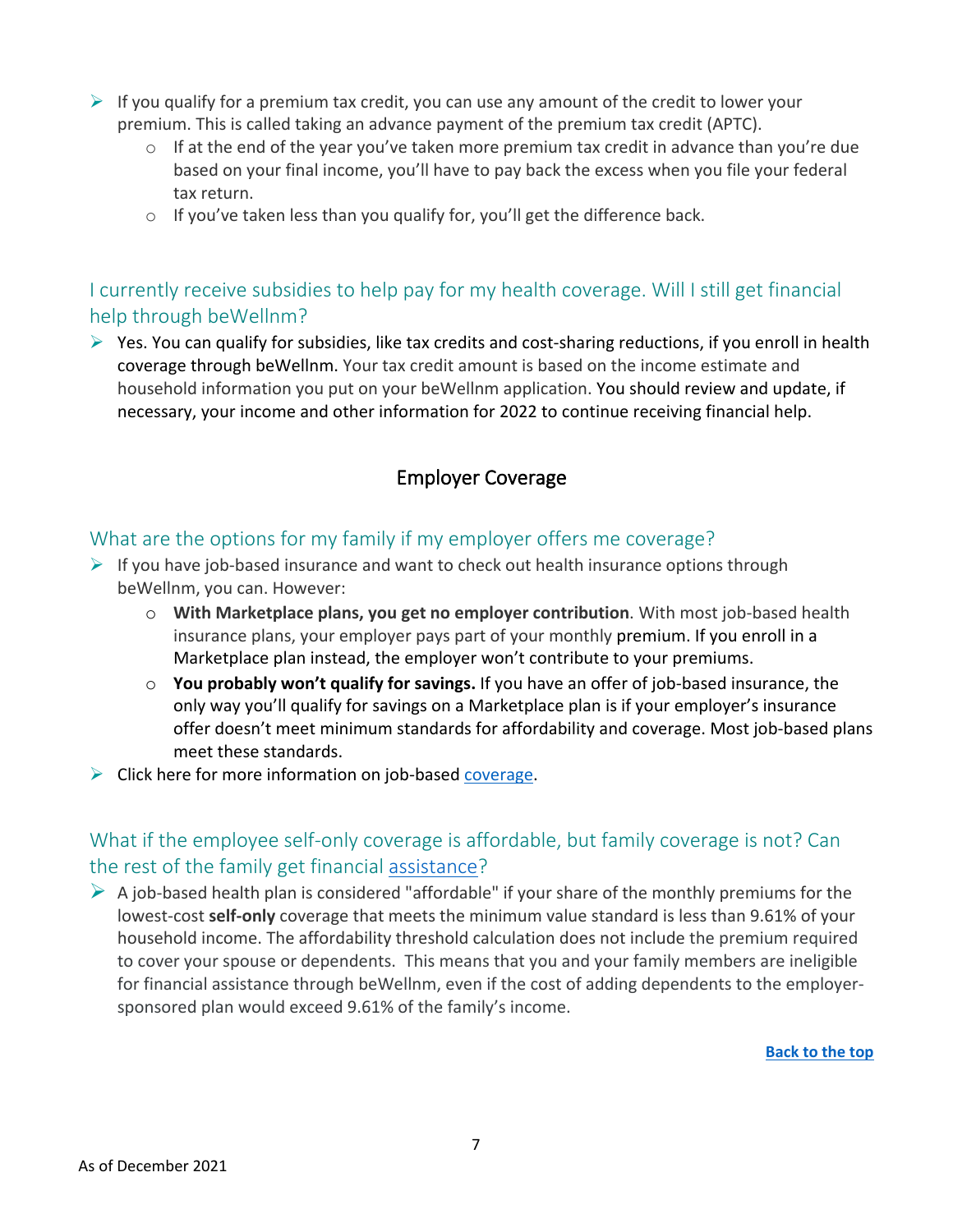# Native American

# <span id="page-7-0"></span>What are the special provisions under the Affordable Care Act for Native Americans?

- $\triangleright$  American Indians and Alaska Natives (AI/ANs) have opportunities for affordable health coverage through Marketplace health insurance plans, [Medicaid,](https://www.healthcare.gov/medicaid-chip/eligibility/) and the [Children's Health Insurance](https://www.healthcare.gov/medicaid-chip/childrens-health-insurance-program/)  [Program \(CHIP\).](https://www.healthcare.gov/medicaid-chip/childrens-health-insurance-program/)
- $\triangleright$  While you're not exempt from paying monthly premiums for an insurance plan you buy through beWellnm, like all Americans you may qualify for tax credits that lower your premiums based on your income.
- $\triangleright$  If you buy a Marketplace plan through beWellnm and your income is between 100% and 300% of the federal poverty level (FPL), you can enroll in a "zero cost-sharing" plan. This means you won't have to pay any out-of-pocket costs -- like deductibles, copayments, and coinsurance -- when you get care.
- $\triangleright$  If you get services from an Indian Health Care Provider, you won't have any out-of-pocket costs like copayments, coinsurance, or deductibles, regardless of your income. (This benefit also applies to Purchased and Referred Care.)
- $\triangleright$  You can enroll in a Marketplace health insurance plan any time, not just during the yearly Open Enrollment Period. You can change plans as often as once a month.
- $\triangleright$  Indian tribe members and ANCSA shareholders also have special protections and benefits under Medicaid and Children's Health Insurance Program (CHIP). These benefits include paying no premiums or out-of-pocket costs for Medicaid coverage if you qualify.

# <span id="page-7-1"></span>Why do I need health insurance coverage if I get services from the Indian Health Service (IHS), a tribal program, or an urban Indian health program (I/T/U)?

- $\triangleright$  When you enroll in health coverage through beWellnm or Medicaid or CHIP, you have access to services that the Indian Health Service (IHS), tribal programs, or urban Indian programs (known as I/T/Us) may not provide.
- $\triangleright$  If you enroll in a health plan through beWellnm or Medicaid or CHIP, you can still get services from your I/T/U the same way you do now. However, the I/T/U can bill your insurance plan for the services, which benefits the tribal community, allowing I/T/Us to provide more services to others.

# <span id="page-7-2"></span>Will I need my tribal documents when I apply for coverage?

 $\triangleright$  No. When you fill out the application you will attest that the information you are providing is accurate.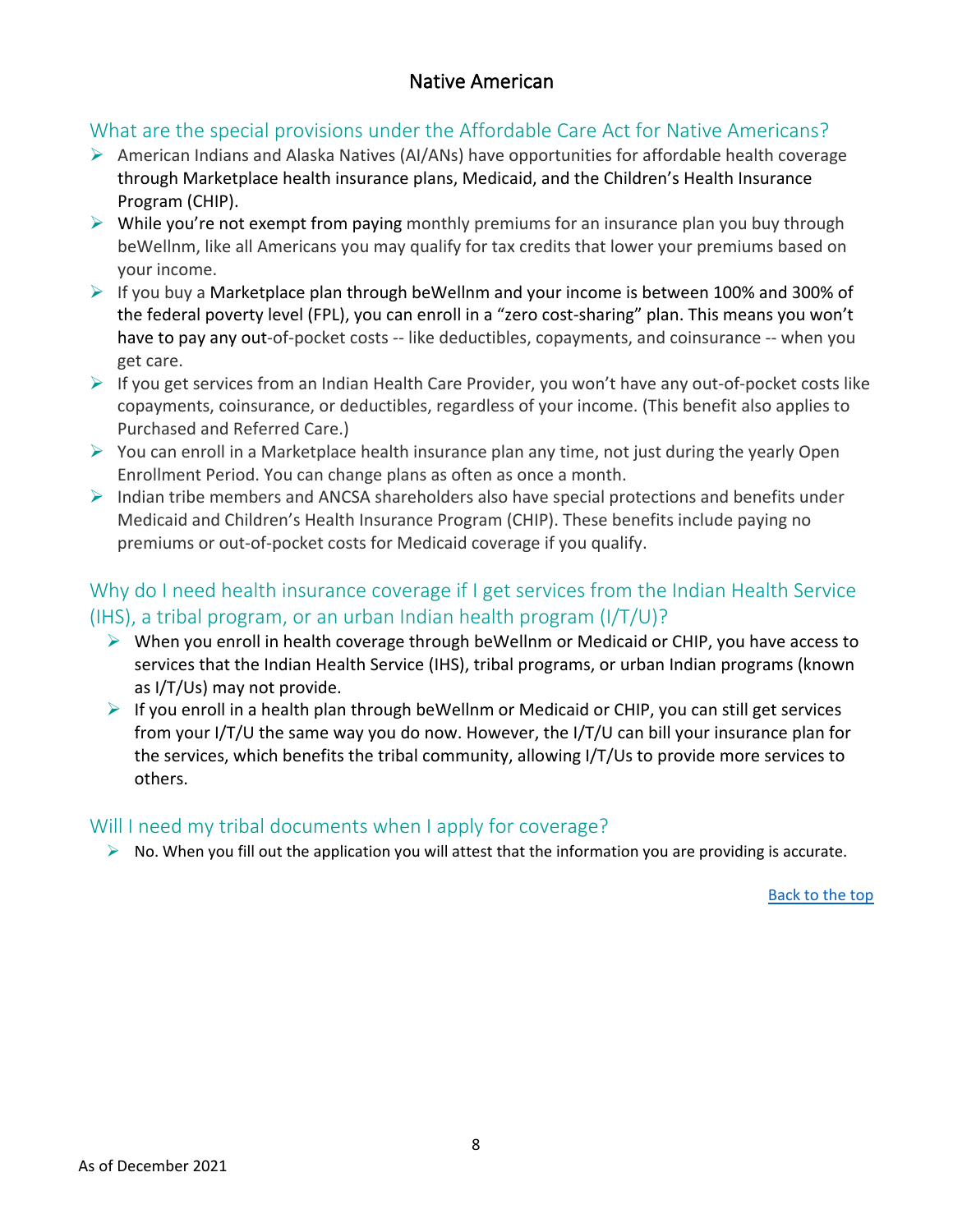# Premium Billing

# <span id="page-8-1"></span><span id="page-8-0"></span>When will I receive my monthly billing statement?

**Premium billing statements are mailed on the 5th of each month for the following coverage month. If you** selected "paperless" as your communication preference, you will receive a text or email notification that your statement is available online.

#### <span id="page-8-2"></span>How will I be billed if I have both health and dental coverage?

 $\triangleright$  You will receive one statement from NMHIX that includes both health and dental premiums. You will make a single payment for both health and dental coverage.

#### <span id="page-8-3"></span>When are my premium payments due?

- $\triangleright$  The premium payment for your first month of coverage is due by the 23rd of the month before the first coverage month (e.g., for coverage beginning January 1, 2022, the payment must be received by NMHIX no later than December 23, 2021).
- $\triangleright$  BeWellnm extended the deadline for the first premium billing coverage not later than January 31, 2022.
- $\triangleright$  All other premium payments are due the last day of the month before the month of coverage (e.g., the premium payment for April coverage is due on March 31).

### <span id="page-8-4"></span>Where do I send my premium payments?

 $\triangleright$  Beginning with your January 2022 coverage, you will make your premium payment directly to the New Mexico Health Insurance Exchange (NMHIX). You will no longer send your payment to your health plan and dental insurance company. You will make a single payment for both health and dental premiums.

## <span id="page-8-5"></span>Will I have a grace period before my coverage is terminated for non-payment?

- $\triangleright$  Yes. If NMHIX does not receive your premium payment on or before the first day of the coverage month, a grace period is triggered. The grace period is different for enrollees who receive advance payments of the premium tax credit (APTC):
	- With APTC, the grace period is 90 days
	- Without APTC, the grace period is 30 days
- If you are eligible for a premium tax credit but choose not to take the tax credit in advance, you **will not** qualify for the 90-day grace period. The 90-day grace period applies to you only if you are receiving APTC.
- $\triangleright$  Partial payments will not adjust a grace period.

#### <span id="page-8-6"></span>Do grace periods apply to my dental coverage?

 $\triangleright$  Yes. Grace periods apply to both health and dental plans.

# <span id="page-8-7"></span>Will I get a notice letting me know that my premium payment is late?

- $\triangleright$  Yes. NMHIX will send you a late notice on the 1st of the month . The notice will let you know that NMHIX has not received your premium payment and that you are at risk for termination of coverage due to nonpayment. The notice will include the grace period, the coverage month(s)outstanding, and the amount due. It will also include coverage months billed since your grace period started.
- <span id="page-8-8"></span> $\triangleright$  If you have not paid your outstanding premiums in full at the end of the grace period, you will get a termination notice from NMHIX, letting you know that your coverage has been terminated.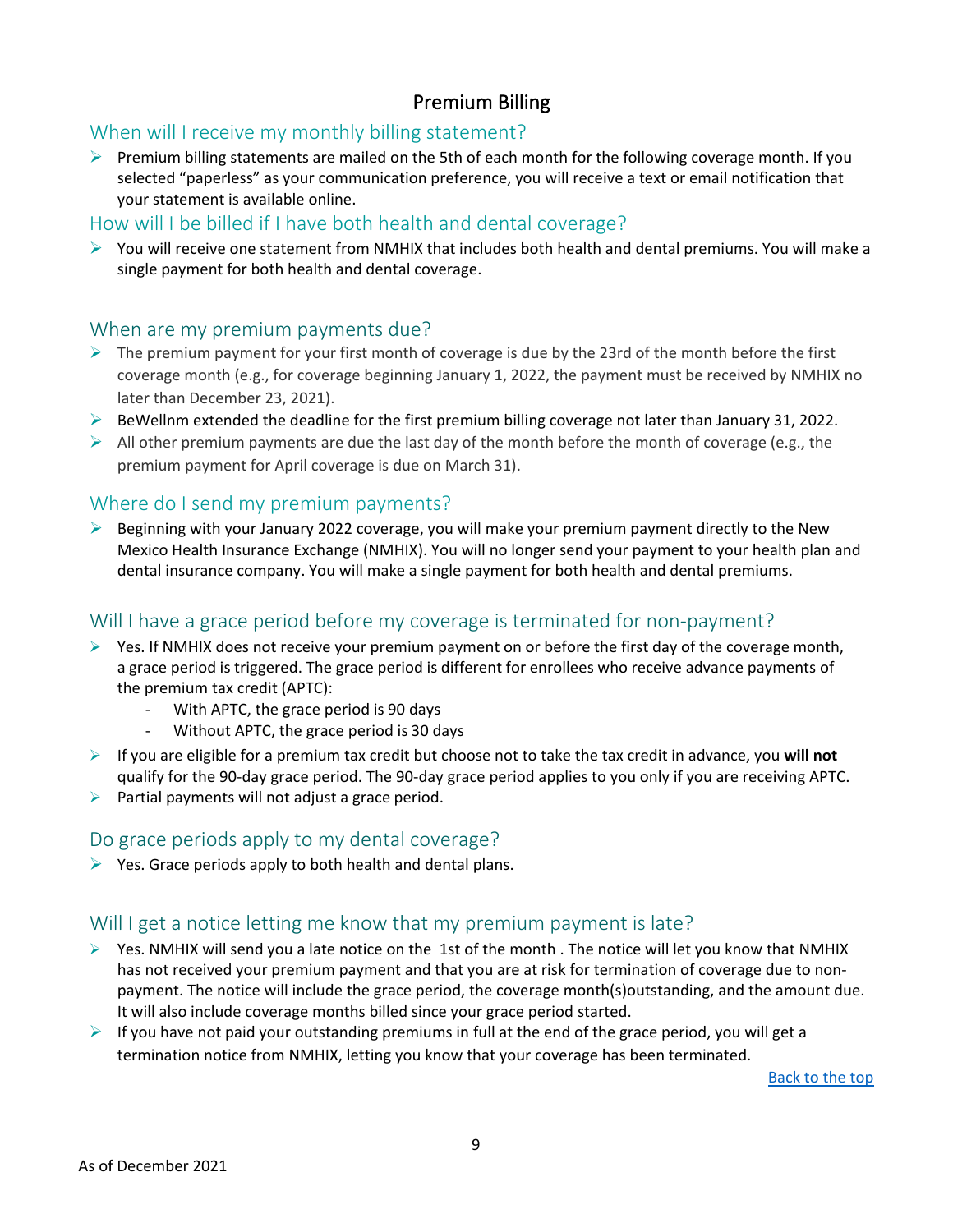#### How are returned payments handled?

 $\triangleright$  NMHIX will adjust your account accordingly, will notify you of the return, and will request a replacement payment.

# <span id="page-9-0"></span>What happens if I overpay my premium?

 $\triangleright$  If you overpay your premium, the amount you overpaid will be applied to a subsequently billed month. If your coverage is terminated, it will be refunded to you.

## <span id="page-9-1"></span>Do I need to enter my banking information to set up recurring payments with NMHIX?

 $\triangleright$  Yes. You will need to provide your banking information to set up recurring payments. You can enter this information securely through your beWellnm online account. Go to "Payments" and select Recurring Payments and follow the steps to enroll in Recurring Payments.

# <span id="page-9-2"></span>When is the recurring payment run date?

Recurring payments will be deducted from your account on the 18<sup>th</sup> of the month for the following coverage month.

# <span id="page-9-3"></span>Can I choose the day my recurring payment amount will be withdrawn from my bank account?

 $\triangleright$  No. Recurring payments are withdrawn on the 18th of each month.

# <span id="page-9-4"></span>Do I have to update my recurring payment information if I change plans when my coverage is renewed?

 $\triangleright$  No. If your premium or health plan changes at renewal (January 1), you do not need to update your payment information. However, you should verify that your banking information is correct at the beginning of each year.

#### Can I cancel or change my recurring payment once it is in place?

- $\triangleright$  Yes. You can cancel your recurring payments or change your banking information at any time.
- $\triangleright$  To cancel or update your banking information, log into your beWellnm account and go to Payments. You must make changes to your banking information before the  $18<sup>th</sup>$  of the month for the change to take effect for the next month's payment. Remember, if you cancel your recurring payments, you will need to make monthly one-time payments.

#### Will my recurring payment amount change?

 $\triangleright$  Changes to your policy, such as changes to your household or income, can cause your premium to change. A change to your premium will take effect in the next billing cycle and the new premium will be withdrawn with the next recurring payment cycle.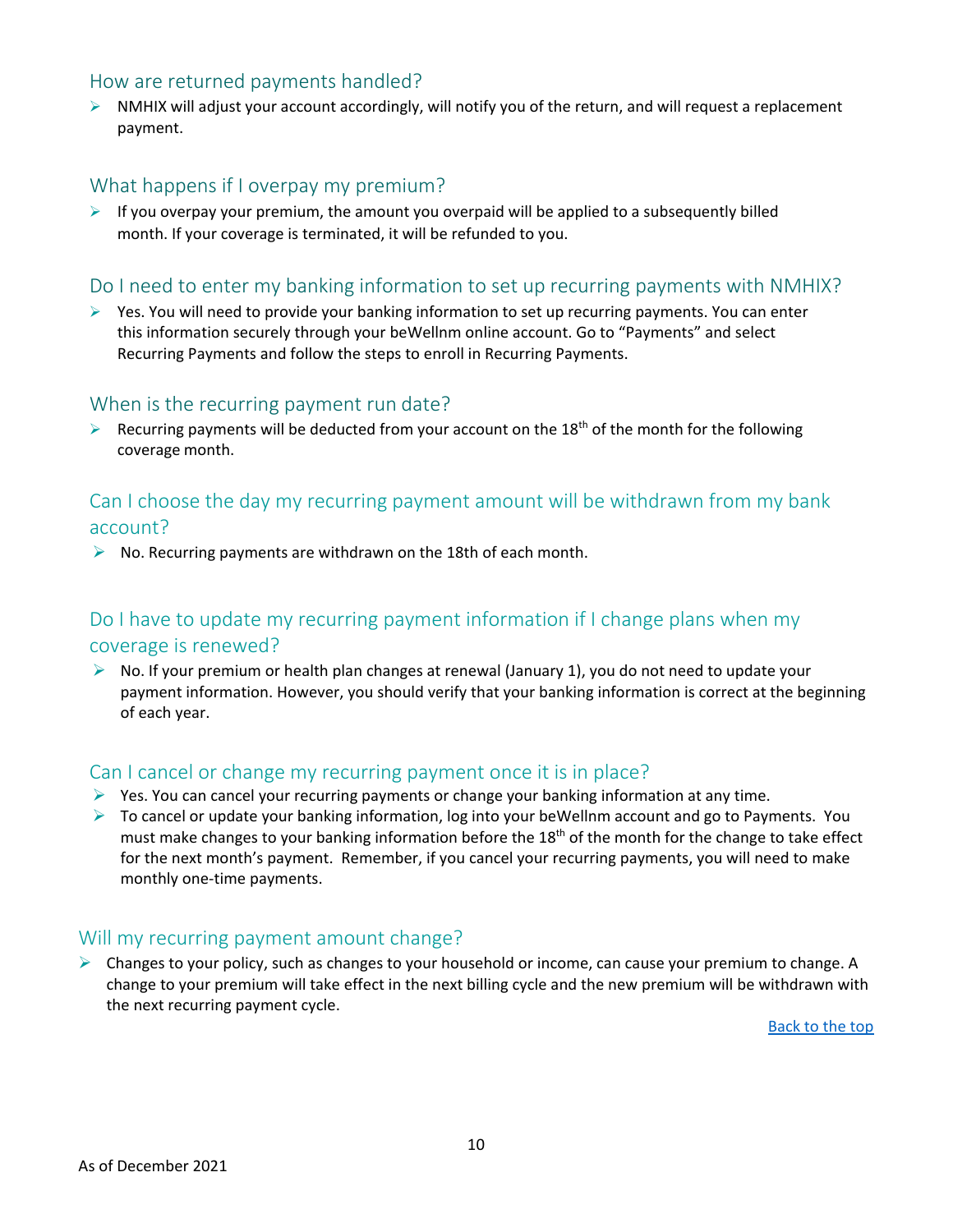## How do I get help if I have a question about a payment or statement?

You can call our Customer Engagement Center at 1-833-862-3935, and select the option for Premium Billing, Monday through Friday, 8:00 a.m. to 5:00 p.m. MT.

### Is there a fee to pay my premium online?

 $\triangleright$  No. New Mexico Health Insurance Exchange provides this service at no cost.

### Can I view and print my statements online?

 $\triangleright$  Yes. Log into your online account at beWellnm.com and go to "Payments" to view your payment history and print your billing statements.

#### What if I already made a premium payment to my carrier for 2022 coverage?

 $\triangleright$  Premium payments made directly to the carrier for 2022 coverage will be refunded to you by the carrier.

### Can I pay only my dental plan premium or do I have to pay both health and dental?

 $\triangleright$  You must pay both health and dental premiums to be considered paid in full.

# <span id="page-10-0"></span>How do I change my billing address?

 $\triangleright$  Log into your beWellnm online account and select "My Profile." Any changes you make are effective immediately. You can also call our Customer Engagement Center at 1-833-862-3935 (TTY: 711), Monday through Friday, 8:00 a.m. to 5:00 p.m. MT to make this change.

# Short Term Plans

# <span id="page-10-2"></span><span id="page-10-1"></span>When should I consider short-term health insurance?

- Short-term medical insurance, also called "Temporary" health insurance or "Term" health insurance, can provide a temporary solution to help fill gaps in coverage. Consider short-term coverage if you're:
	- Between jobs
	- Waiting for other coverage to begin
	- Waiting to be eligible for Medicare coverage
	- Without health insurance and outside of beWellnm's yearly Open Enrollment Period

#### <span id="page-10-3"></span>Does short-term health insurance provide coverage for pre-existing conditions?

 $\triangleright$  No. In most cases, short-term limited duration plans do not cover pre-existing conditions.

#### <span id="page-10-4"></span>Can I get a tax subsidy to help pay for my short-term health insurance plan?

 $\triangleright$  No. Under the Affordable Care Act, short-term plans do not qualify for tax subsidies.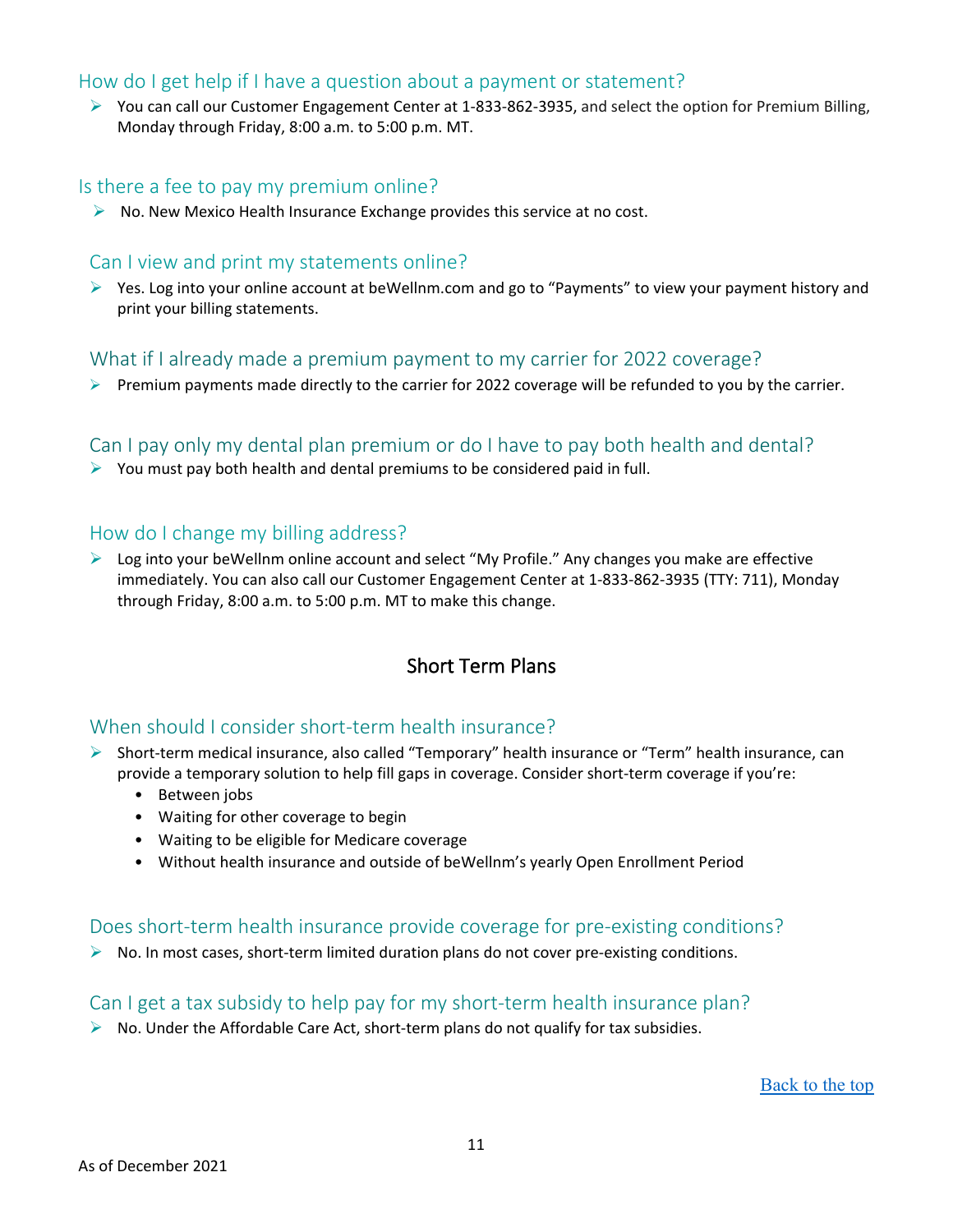# Miscellaneous

# <span id="page-11-1"></span><span id="page-11-0"></span>Where can I get help with my 2021 coverage?

 $\triangleright$  For changes, questions, or issues related to your 2021 coverage, visit the Federal Marketplace at Healthcare.gov or call 1-800-318-2596.

## <span id="page-11-2"></span>Can I voluntarily terminate my coverage?

 $\triangleright$  You may voluntarily terminate your health insurance coverage for any reason at any time. However, if you voluntarily terminate, you are not eligible to re-enroll in coverage through beWellnm until the next Open Enrollment Period unless you qualify for a Special Enrollment Period, or are an American Indian or Alaska Native.

### <span id="page-11-3"></span>What is health insurance?

 $\triangleright$  Health insurance is a legal entitlement to payment or reimbursement for your health care costs, generally under a contract with a health insurance company, a group health plan offered in connection with employment, or a government program like Medicaid or Medicare.

### <span id="page-11-4"></span>Am I still required to have health insurance? Is there still a tax penalty?

 $\triangleright$  Starting with the 2019 plan year, the Shared Responsibility Payment (sometimes called the "penalty," "fine," or "individual mandate") no longer applies. This means you won't owe a fee on your federal tax return if you don't have health insurance.

# <span id="page-11-5"></span>Will the 2018 *California v. Texas* (*Texas v. Azar*) case affect my coverage?

 $\triangleright$  No. The 2018 case of California v. Texas was a lawsuit seeking to overturn the Affordable Care Act. The U.S. Supreme Court dismissed the case in June 2021.

# <span id="page-11-6"></span>Can agents and brokers help me enroll in a plan with a carrier for which they are not appointed?

 $\triangleright$  Yes, agents and brokers who are certified through beWellnm are required to help you understand all of your health plan options. They can help you enroll in a health or dental plan with any of the carriers' selling plans through beWellnm, even if they are not associated with that particular carrier. We recommend that you ask the broker if they represent all participating Marketplace carriers. [Click here t](https://www.bewellnm.com/we-can-help/find-help-near-you/)o find an agent or broker in your area.

# <span id="page-11-7"></span>If I enroll in a plan with a different carrier for 2022, may I continue with my current provider?

<span id="page-11-8"></span> $\triangleright$  Maybe. You will need to verify that your current and/or preferred providers are part of your new plan's network.